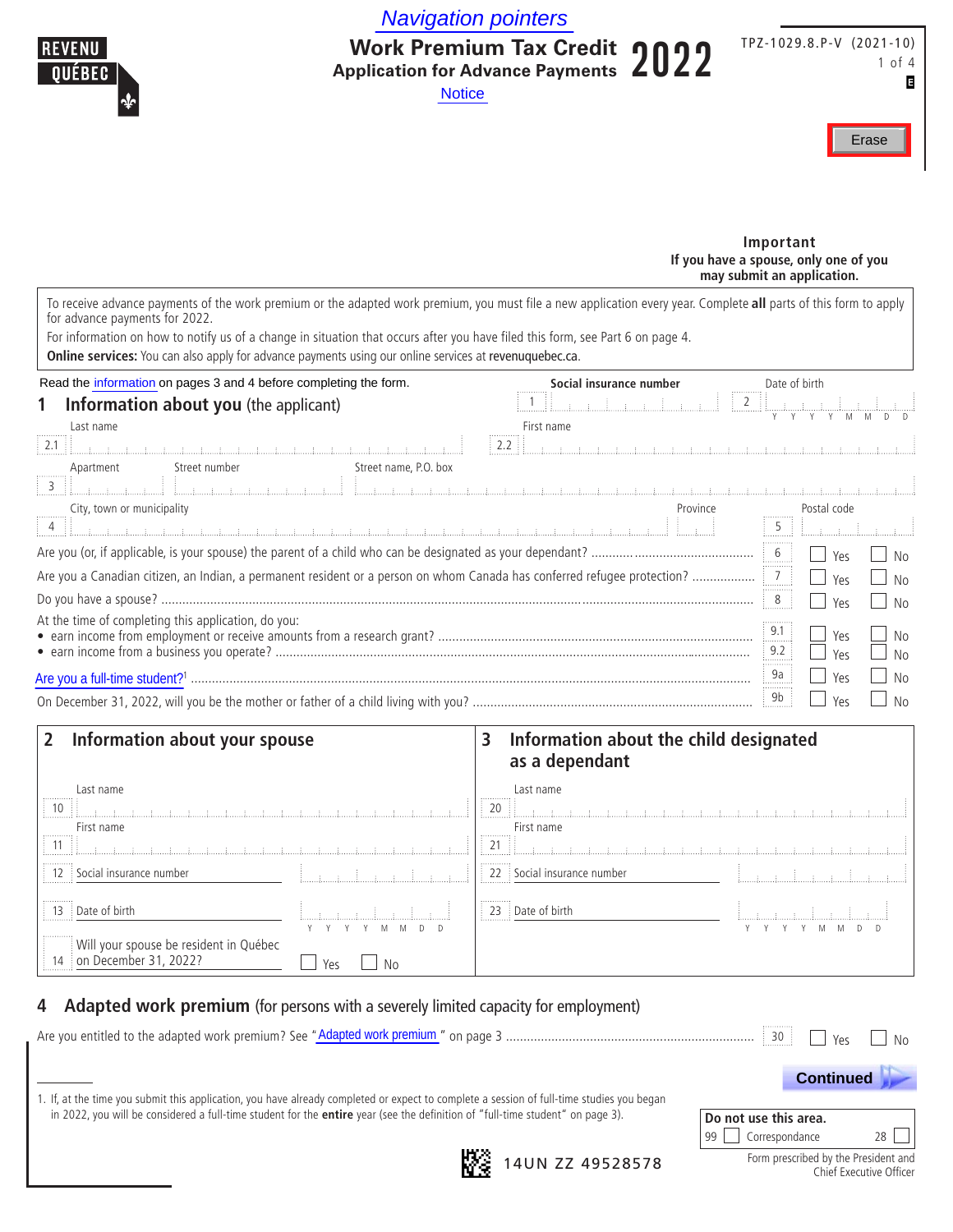# 2 of 4 **5 Estimated income and deductions for 2022**

#### **Estimated income**

|                                       |  | Net <b>business</b> income earned as an <i>individual in business</i> |
|---------------------------------------|--|-----------------------------------------------------------------------|
| For a net loss, enter 0. <sup>2</sup> |  |                                                                       |

#### **Estimated deductions**

# **6 Information about the business**

| Gross employment income (including tips), research grants (except expenses incurred                                            |                                                                                                                                                                                                                                                                                                                                                                                                                                                                                                |
|--------------------------------------------------------------------------------------------------------------------------------|------------------------------------------------------------------------------------------------------------------------------------------------------------------------------------------------------------------------------------------------------------------------------------------------------------------------------------------------------------------------------------------------------------------------------------------------------------------------------------------------|
| to carry out the research) and Wage Earner Protection Program payments <sup>2</sup>                                            |                                                                                                                                                                                                                                                                                                                                                                                                                                                                                                |
| Net business income earned as an individual in business.                                                                       |                                                                                                                                                                                                                                                                                                                                                                                                                                                                                                |
| For a net loss, enter 0.2                                                                                                      |                                                                                                                                                                                                                                                                                                                                                                                                                                                                                                |
| Employment Insurance benefits and parental insurance benefits, disability pension                                              |                                                                                                                                                                                                                                                                                                                                                                                                                                                                                                |
| under the Québec Pension Plan or Canada Pension Plan, and amounts from                                                         |                                                                                                                                                                                                                                                                                                                                                                                                                                                                                                |
| a government work incentive program                                                                                            |                                                                                                                                                                                                                                                                                                                                                                                                                                                                                                |
| Scholarships, bursaries or fellowships                                                                                         |                                                                                                                                                                                                                                                                                                                                                                                                                                                                                                |
| Other estimated income for 2022 (for example, investment income, income from                                                   |                                                                                                                                                                                                                                                                                                                                                                                                                                                                                                |
| the rental of property, taxable support payments, last-resort financial assistance                                             |                                                                                                                                                                                                                                                                                                                                                                                                                                                                                                |
| and income replacement indemnities)                                                                                            | 56   Region Liberty   66   Region   Region   1990                                                                                                                                                                                                                                                                                                                                                                                                                                              |
| <b>Estimated deductions</b>                                                                                                    |                                                                                                                                                                                                                                                                                                                                                                                                                                                                                                |
| Amounts that you or your spouse expects to deduct for 2022 (for example,                                                       |                                                                                                                                                                                                                                                                                                                                                                                                                                                                                                |
| contributions to a registered retirement savings plan (RRSP), contributions to                                                 |                                                                                                                                                                                                                                                                                                                                                                                                                                                                                                |
| a registered pension plan, employment expenses and deductions and, if applicable,                                              |                                                                                                                                                                                                                                                                                                                                                                                                                                                                                                |
| a net business loss). Refer to lines 201 to 252 and line 164 (in the case of a net<br>business loss) of the income tax return. |                                                                                                                                                                                                                                                                                                                                                                                                                                                                                                |
|                                                                                                                                |                                                                                                                                                                                                                                                                                                                                                                                                                                                                                                |
| Information about the business<br>6                                                                                            |                                                                                                                                                                                                                                                                                                                                                                                                                                                                                                |
| Complete this part only if you entered an amount on line 51 or line 61.                                                        |                                                                                                                                                                                                                                                                                                                                                                                                                                                                                                |
|                                                                                                                                |                                                                                                                                                                                                                                                                                                                                                                                                                                                                                                |
|                                                                                                                                |                                                                                                                                                                                                                                                                                                                                                                                                                                                                                                |
| Name of business you operate                                                                                                   | Identification number                                                                                                                                                                                                                                                                                                                                                                                                                                                                          |
| $\frac{1}{25}$                                                                                                                 | 76                                                                                                                                                                                                                                                                                                                                                                                                                                                                                             |
|                                                                                                                                | $\begin{array}{lllllllllll} \textbf{min} & \textbf{min} & \textbf{min} & \textbf{min} & \textbf{min} & \textbf{min} \\ \textbf{min} & \textbf{min} & \textbf{min} & \textbf{min} & \textbf{min} & \textbf{min} & \textbf{min} \\ \textbf{min} & \textbf{min} & \textbf{min} & \textbf{min} & \textbf{min} & \textbf{min} & \textbf{min} & \textbf{min} \\ \textbf{min} & \textbf{min} & \textbf{min} & \textbf{min} & \textbf{min} & \textbf{min} & \textbf{min} & \textbf{min} & \textbf{min$ |
| Name of business your spouse operates                                                                                          | Identification number                                                                                                                                                                                                                                                                                                                                                                                                                                                                          |
| $\frac{1}{77}$                                                                                                                 |                                                                                                                                                                                                                                                                                                                                                                                                                                                                                                |
|                                                                                                                                |                                                                                                                                                                                                                                                                                                                                                                                                                                                                                                |
| Documents to enclose with the form<br>$\mathbf{7}$                                                                             |                                                                                                                                                                                                                                                                                                                                                                                                                                                                                                |
| Make sure you enclose the documents requested below with the form.                                                             |                                                                                                                                                                                                                                                                                                                                                                                                                                                                                                |

# **7 Documents to enclose with the form**

#### **A photocopy of a pay slip**<sup>3</sup>

#### **A photocopy of a document attesting to the operation of a business**<sup>3</sup> **A photocopy of a document attesting to the operation of a business**

#### **A photocopy of the confirmation of a research grant**  $3$

# **8 Certification**

| Social insurance number                                                                                                                                                                                                                                                                                     |                                                                                                                                                                                                                                                                                                 | TPZ-1029.8.P-V (2021-10)                                                                                                                                                                                                                                                                                                           |
|-------------------------------------------------------------------------------------------------------------------------------------------------------------------------------------------------------------------------------------------------------------------------------------------------------------|-------------------------------------------------------------------------------------------------------------------------------------------------------------------------------------------------------------------------------------------------------------------------------------------------|------------------------------------------------------------------------------------------------------------------------------------------------------------------------------------------------------------------------------------------------------------------------------------------------------------------------------------|
| <b>Estimated income and deductions for 2022</b><br>5                                                                                                                                                                                                                                                        |                                                                                                                                                                                                                                                                                                 | $2$ of $4$<br>Е                                                                                                                                                                                                                                                                                                                    |
| <b>Estimated income</b>                                                                                                                                                                                                                                                                                     | Applicant                                                                                                                                                                                                                                                                                       | <b>Spouse</b>                                                                                                                                                                                                                                                                                                                      |
| Gross employment income (including tips), research grants (except expenses incurred                                                                                                                                                                                                                         | (annual amount)                                                                                                                                                                                                                                                                                 | (annual amount)                                                                                                                                                                                                                                                                                                                    |
| to carry out the research) and Wage Earner Protection Program payments <sup>2</sup><br>Net business income earned as an individual in business.                                                                                                                                                             | 50<br>-Đ                                                                                                                                                                                                                                                                                        |                                                                                                                                                                                                                                                                                                                                    |
| For a net loss, enter 0.2                                                                                                                                                                                                                                                                                   | 51<br>一日                                                                                                                                                                                                                                                                                        | $\begin{bmatrix} 61 & 0 & 0 \\ 0 & 0 & 0 \\ 0 & 0 & 0 \\ 0 & 0 & 0 \\ 0 & 0 & 0 \\ 0 & 0 & 0 \\ 0 & 0 & 0 \\ 0 & 0 & 0 \\ 0 & 0 & 0 \\ 0 & 0 & 0 \\ 0 & 0 & 0 \\ 0 & 0 & 0 \\ 0 & 0 & 0 \\ 0 & 0 & 0 \\ 0 & 0 & 0 & 0 \\ 0 & 0 & 0 & 0 \\ 0 & 0 & 0 & 0 \\ 0 & 0 & 0 & 0 & 0 \\ 0 & 0 & 0 & 0 & 0 \\ 0 & 0 & 0 & 0 & 0 \\ 0 & 0 &$ |
| Employment Insurance benefits and parental insurance benefits, disability pension<br>under the Québec Pension Plan or Canada Pension Plan, and amounts from                                                                                                                                                 |                                                                                                                                                                                                                                                                                                 |                                                                                                                                                                                                                                                                                                                                    |
| a government work incentive program<br>Scholarships, bursaries or fellowships                                                                                                                                                                                                                               | 54<br>55                                                                                                                                                                                                                                                                                        |                                                                                                                                                                                                                                                                                                                                    |
| Other estimated income for 2022 (for example, investment income, income from                                                                                                                                                                                                                                |                                                                                                                                                                                                                                                                                                 |                                                                                                                                                                                                                                                                                                                                    |
| the rental of property, taxable support payments, last-resort financial assistance<br>and income replacement indemnities)                                                                                                                                                                                   | 56<br>a a franca Hoard                                                                                                                                                                                                                                                                          |                                                                                                                                                                                                                                                                                                                                    |
| <b>Estimated deductions</b>                                                                                                                                                                                                                                                                                 |                                                                                                                                                                                                                                                                                                 |                                                                                                                                                                                                                                                                                                                                    |
| Amounts that you or your spouse expects to deduct for 2022 (for example,<br>contributions to a registered retirement savings plan (RRSP), contributions to                                                                                                                                                  |                                                                                                                                                                                                                                                                                                 |                                                                                                                                                                                                                                                                                                                                    |
| a registered pension plan, employment expenses and deductions and, if applicable,                                                                                                                                                                                                                           |                                                                                                                                                                                                                                                                                                 |                                                                                                                                                                                                                                                                                                                                    |
| a net business loss). Refer to lines 201 to 252 and line 164 (in the case of a net<br>business loss) of the income tax return.                                                                                                                                                                              | $57$ $\frac{1}{2}$ $\frac{1}{2}$ $\frac{1}{2}$ $\frac{1}{2}$ $\frac{1}{2}$ $\frac{1}{2}$ $\frac{1}{2}$ $\frac{1}{2}$ $\frac{1}{2}$ $\frac{1}{2}$                                                                                                                                                |                                                                                                                                                                                                                                                                                                                                    |
|                                                                                                                                                                                                                                                                                                             |                                                                                                                                                                                                                                                                                                 |                                                                                                                                                                                                                                                                                                                                    |
| Information about the business<br>6                                                                                                                                                                                                                                                                         |                                                                                                                                                                                                                                                                                                 |                                                                                                                                                                                                                                                                                                                                    |
| Complete this part only if you entered an amount on line 51 or line 61.                                                                                                                                                                                                                                     |                                                                                                                                                                                                                                                                                                 |                                                                                                                                                                                                                                                                                                                                    |
| Name of business you operate<br>$\frac{1}{2}$ 75                                                                                                                                                                                                                                                            | 76                                                                                                                                                                                                                                                                                              | Identification number                                                                                                                                                                                                                                                                                                              |
| Name of business your spouse operates                                                                                                                                                                                                                                                                       |                                                                                                                                                                                                                                                                                                 | Identification number                                                                                                                                                                                                                                                                                                              |
| 77                                                                                                                                                                                                                                                                                                          | 78                                                                                                                                                                                                                                                                                              | $\label{eq:optimal} \mathcal{A} = \{1, \ldots, L, \ldots, L, \ldots, L, \ldots, L, \ldots, L\}$                                                                                                                                                                                                                                    |
| Documents to enclose with the form<br>7<br>Make sure you enclose the documents requested below with the form.                                                                                                                                                                                               |                                                                                                                                                                                                                                                                                                 |                                                                                                                                                                                                                                                                                                                                    |
| A photocopy of a pay slip $3$<br>If you earn employment income, enclose a photocopy of your most recent                                                                                                                                                                                                     | A voided cheque or form LM-3-V<br>If you are not registered for direct deposit, you must register. To register                                                                                                                                                                                  |                                                                                                                                                                                                                                                                                                                                    |
| pay slip or a letter from your employer specifying the gross remuneration.                                                                                                                                                                                                                                  | for direct deposit, you can:                                                                                                                                                                                                                                                                    |                                                                                                                                                                                                                                                                                                                                    |
|                                                                                                                                                                                                                                                                                                             | · enclose a voided cheque;<br>• file a duly completed Request for Direct Deposit (form LM-3-V); or                                                                                                                                                                                              |                                                                                                                                                                                                                                                                                                                                    |
| A photocopy of a document attesting to the operation of a business <sup>3</sup><br>If you earn income from a business you operate, enclose a photocopy                                                                                                                                                      | • use our online services at revenuquebec.ca.                                                                                                                                                                                                                                                   |                                                                                                                                                                                                                                                                                                                                    |
| of recent document(s) confirming that you are operating the business at<br>the time the application is made. For example, you can provide a photocopy<br>of a tender, the commercial lease, an advertisement for the business,<br>or a purchase or sales invoice on which the name of the business appears. | If you are already registered for direct deposit to receive your income tax<br>refund, you are automatically registered to receive advance payments;<br>you do not need to register again.                                                                                                      |                                                                                                                                                                                                                                                                                                                                    |
| A photocopy of the confirmation of a research grant <sup>3</sup>                                                                                                                                                                                                                                            | A photocopy of the birth certificate or attestation of birth                                                                                                                                                                                                                                    |                                                                                                                                                                                                                                                                                                                                    |
| If you were awarded a research grant to carry out research or similar work,<br>enclose a photocopy of the confirmation of the grant.                                                                                                                                                                        | If the child designated as a dependant in Part 3 was born after<br>December 31, 2020, you must enclose a photocopy of either the child's birth<br>certificate issued by the Directeur de l'état civil du Québec or the attestation<br>of birth issued by the hospital where the child was born. |                                                                                                                                                                                                                                                                                                                                    |
| <b>Certification</b><br>8                                                                                                                                                                                                                                                                                   |                                                                                                                                                                                                                                                                                                 |                                                                                                                                                                                                                                                                                                                                    |
| I certify that the information provided on this form constitutes the best possible estimate of my situation for 2022, and I undertake to inform Revenu Québec<br>promptly of any change to the information.                                                                                                 |                                                                                                                                                                                                                                                                                                 |                                                                                                                                                                                                                                                                                                                                    |
| 81<br>80                                                                                                                                                                                                                                                                                                    | 82                                                                                                                                                                                                                                                                                              |                                                                                                                                                                                                                                                                                                                                    |
| Area code<br>Applicant<br>Date                                                                                                                                                                                                                                                                              | Phone (home or cell)<br>Area code                                                                                                                                                                                                                                                               | Phone (work)<br>Extension                                                                                                                                                                                                                                                                                                          |
| 83                                                                                                                                                                                                                                                                                                          |                                                                                                                                                                                                                                                                                                 |                                                                                                                                                                                                                                                                                                                                    |
| Spouse<br>Date                                                                                                                                                                                                                                                                                              |                                                                                                                                                                                                                                                                                                 |                                                                                                                                                                                                                                                                                                                                    |
| 2. If you or your spouse is an Indian, do not include on lines 50 and 51, or lines 60 and 61, employment income, research grants, Wage Earner Protection Program payments or business income                                                                                                                |                                                                                                                                                                                                                                                                                                 |                                                                                                                                                                                                                                                                                                                                    |
| situated on a reserve or premises. Include these amounts on lines 56 and 66 instead.<br>3. Where applicable, this document must be provided each time you renew your application for advance payments.                                                                                                      |                                                                                                                                                                                                                                                                                                 | Print the form                                                                                                                                                                                                                                                                                                                     |
|                                                                                                                                                                                                                                                                                                             |                                                                                                                                                                                                                                                                                                 |                                                                                                                                                                                                                                                                                                                                    |
|                                                                                                                                                                                                                                                                                                             | 14UP ZZ 49528580                                                                                                                                                                                                                                                                                | <b>Print Information</b>                                                                                                                                                                                                                                                                                                           |

- file a duly completed Request for Direct Deposit (form LM-3-V); or
- use our online services at revenuquebec.ca.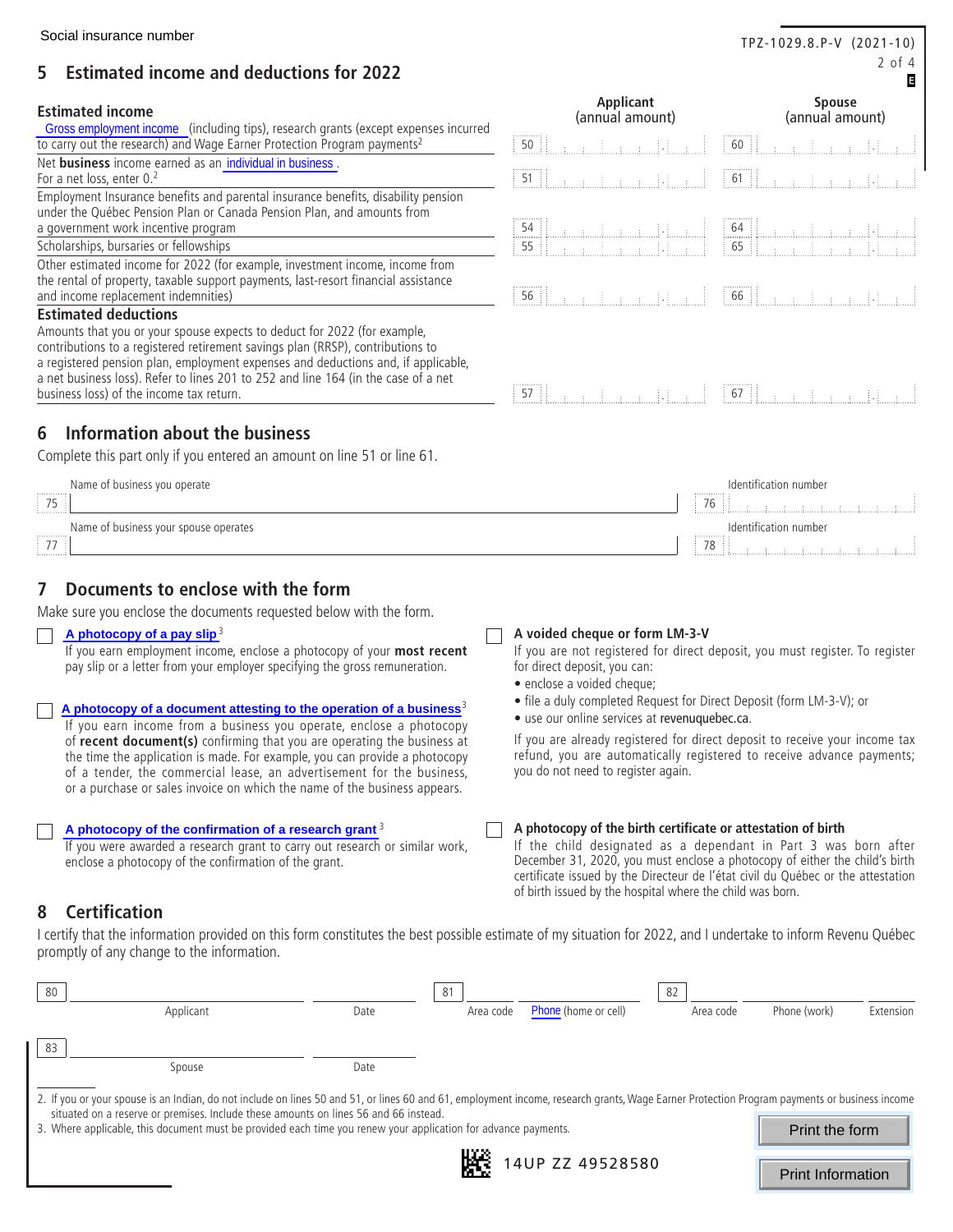# **Work Premium Tax Credit Application for Advance Payments** 2022

TPZ-1029.8.P-V (2021-10) 3 of 4 E

Please read the following information before completing the form. For more information, call us at one of the following numbers: 514 940-1481 (Montréal area), 418 266-1016 (Québec City area) or 1 855 291-6467 (toll-free). Send your application to Revenu Québec at one of the following addresses: C. P. 6300, succursale Place-Desjardins, Montréal (Québec) H5B 0A6 or 3800, rue de Marly, C. P. 25200, succursale Terminus, Québec (Québec) G1A 0A2.

#### **1 Is this the right form for you?**

The work premium and the adapted work premium are refundable tax credits that may be claimed in the income tax return. Complete this form if you want to apply for advance payments of a portion of either premium to which you expect to be entitled for 2022.

To apply for advance payments, you must meet the requirements described below. We must receive this duly completed form, along with **the required documents**, by October 15, 2022.

The work premium and the adapted work premium are based on your income and your family situation (person living alone, couple with or without a dependent child, or single-parent family). Beyond certain income thresholds, the premium granted decreases.

If you have a spouse who also expects to be entitled to the work premium or to the adapted work premium, **only one of you** may apply for advance payments for the both of you.

### **2 Definitions**

#### **Spouse**

The person who is married to you, is your de facto spouse or is living in a civil union with you.

#### Note

A **de facto spouse** is a person who:

- is living in a conjugal relationship with you and is the biological or adoptive parent (legally or in fact) of a child of whom you are also the parent;
- has been living in a conjugal relationship with you for at least 12 consecutive months (if you were separated for less than 90 days, the 12-month period is considered not to have been interrupted).

#### **Dependant**

Your or your spouse's child who is:

- a child for whom you or your spouse will receive the family allowance for the last month of 2022;
- a child who is under 18 at the end of 2022 and who ordinarily lives with you, is not the mother or father of a child who lives with her or him, and is not recognized as an emancipated minor by a competent authority (for example, a court). Where custody of the child is shared under an order, a judgment or, in the absence of the foregoing, a written agreement, the child is considered to ordinarily live with you if, for the last month of the year, you or your spouse has custody at least 40% of the time; or
- a child 18 or over who is pursuing vocational training at the secondary level or post-secondary studies and who can transfer to you or your spouse an amount for a child aged 18 or over enrolled in post-secondary studies in the 2022 income tax return.

#### Note

A person who is incarcerated cannot be considered your spouse or designated dependant.

A "person who is incarcerated" is a person confined to a prison or similar institution on December 31, 2022 (or on the date of the person's death, if the person dies in 2022), and who was incarcerated for a total of more than 183 days in 2022.

#### **Full-time student**

A person who during the year begins and completes one session of vocational training at the secondary level or post-secondary studies for which they spend **at least nine hours** per week on courses or work in the program they are enrolled in. If the person is pursuing part-time studies because they have a major functional deficiency within the meaning of the Regulation respecting financial assistance for education expenses, they must receive **at least 20 hours** of instruction per month as part of the program.

#### **3 Requirements**

#### **Work premium**

You are entitled to advance payments of the work premium if you meet the following requirements:

- You are actively participating in the labour market at the time of your application, that is, you earn employment or business income, or you receive amounts from a research grant.
- You **are not** a full-time student (if you are a full-time student, you are not entitled to the work premium unless, as at December 31, 2022, you are the mother or father of a child who lives with you).
- You are resident in Québec at the time of your application, and you are a Canadian citizen, an Indian, a permanent resident or a person on whom Canada has conferred refugee protection.
- You are not a person who is incarcerated.
- You are 18 or over on the first day of the month in which you submit your application, or you are under 18 and no one is entitled to receive the family allowance with regard to you for 2022.
- You designated a child as your dependant and estimate that, for 2022, you will be entitled to a work premium exceeding \$500, or you did not designate any dependant and estimate that your work premium will exceed \$300. You do not have to calculate your work premium yourself. We will do the calculation for you and notify you of the results. However, you have to provide information and figures that are as **accurate as possible**. If the amount to which you are actually entitled to is less than the estimated amount, you will have to pay income tax.
- You agree that the payments be made by direct deposit.

#### **Adapted work premium**

To be entitled to advance payments of the adapted work premium, you must meet the requirements for the work premium **and** you or your spouse must:

- receive in 2022, or have received in one of the past five years, an allowance under the Social Solidarity Program; or
- be entitled to the tax credit for a severe and prolonged impairment in mental and physical functions and have filed with us the Certificate Respecting an Impairment (form TP-752.0.14-V) or the federal Disability Tax Credit Certificate (form T2201).

You cannot receive advance payments of both the work premium and the adapted work premium. If you meet the eligibility requirements for advance payments of the adapted work premium, those are the payments you will receive.

Please note that we can deny your application or suspend or cancel your advance payments if you or your spouse received advance payments for a year prior to 2022 and did not file an income tax return for that year, or if we receive relevant information or documents. While processing your application, we may also ask for additional documents or information.